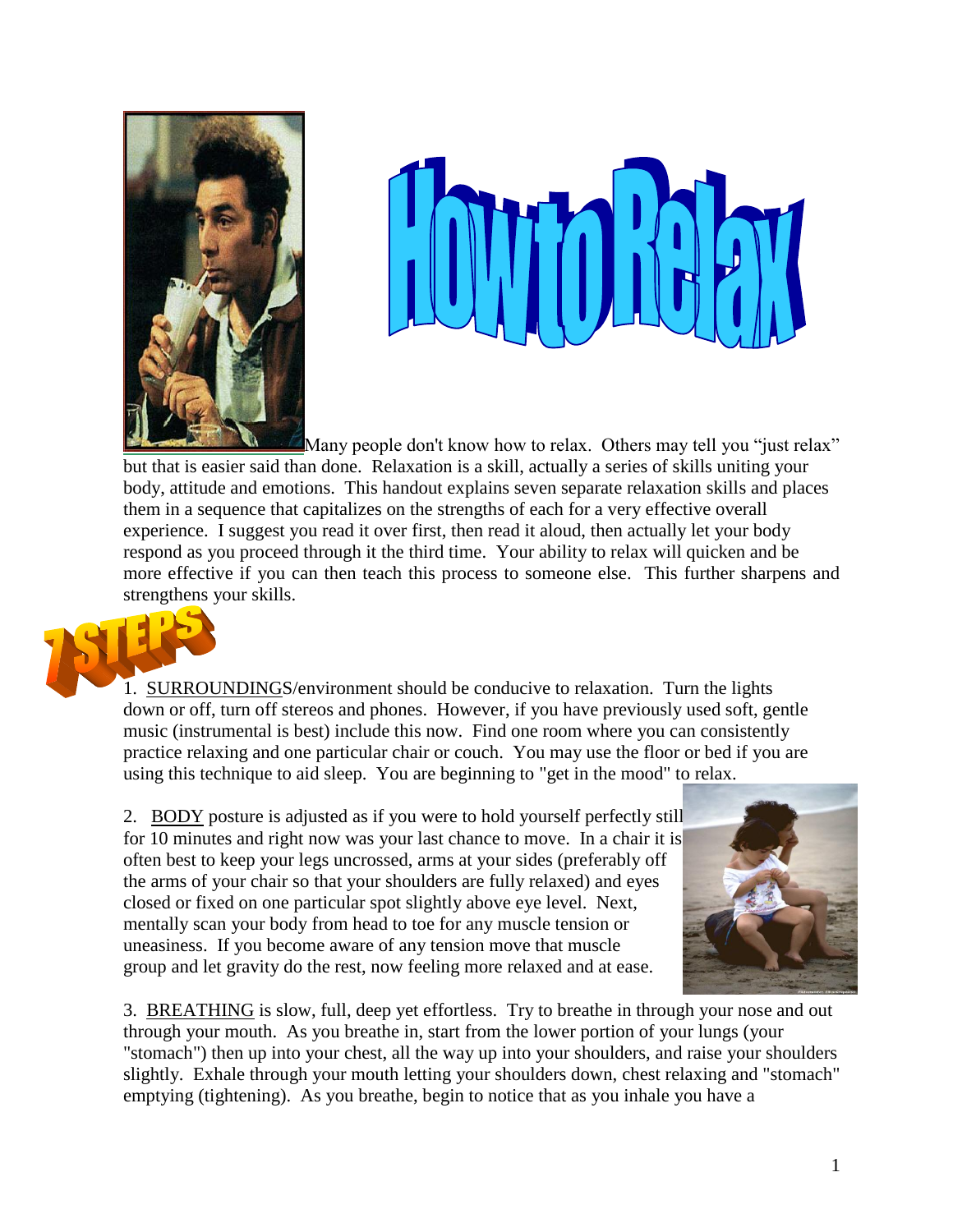sensation of coolness and as you exhale you sense warmth and a release of tension and stress. While inhaling mentally state "cool and cleaning", and when exhaling state "warm stress leaving." Now add to your increasing self-awareness the quiet peace between your exhalation and your next breath in. Spend 3-5 minutes relaxing your body and breathing in this way.

4. THOUGHTS need to be in line with your increasing sense of relaxation. Therefore give yourself permission to relax. Repeat to yourself "there is no place I have to go now, nothing I need to do except fully experience the sense of peace and relaxation I am fully entitled to." Sometimes unwanted or tension inducing thoughts may come into your awareness "I can't, I should, I shouldn't, or this is stupid, or not working." If they do close your eyes if you haven't already and imagine these worries are written on a chalkboard across the back of our eyelids. As they appear just wipe them away as you would clean a blackboard of old, outdated or no longer needed information. If they persist, vague yet

partially visible on your mental blackboard, then clean them off with a damp cloth and refocus your attention on the increasing feeling of total relaxation with every cycle of breathing in then out. With each exhale allow and feel our muscles relaxing down more and more comfortably. Gradually gaining more and more control over your body and your increasing ability to relax. Your attention is becoming focused more and more on the sound and temperature of our breathing and the increased feeling of total relaxation and comfort.

5. MUSCLES are focused on once more with either of two approaches. If you are an "active" person begin tensing then relaxing each muscle group in your body. Begin by tensing and releasing the muscles in your forehead (frowning). Now clench and unclench your teeth. Next, slowly ensure your neck, then add your shoulders, raise your arms and tense your biceps finally clenching your fists. Now unclench and relax your fists, relax and lower your arms, now relaxing your shoulders and finally you're unclenching your teeth and let the frown (or squint) fade away replaced by a nice smile. Now tighten your stomach, and your rear end, your thighs, now calves and curl up your toes to tighten the muscles in your feet. Very good, now release the tension in your feet, calves, thighs, rear end, and stomach. Take a full deep breath in and out relaxing your whole body. Now you can put it all together and start with either your feet or your forehead and tighten in-sequence all your muscles as if you were pulling a string tight that connected your feet through your spine to the top of your head. Start tensing after you exhale so you can slowly inhale as you gradually tense one muscle after another. Now as you release the tension also slowly exhale. You will feel more relaxed, muscles (your whole body) resting comfortably continuing to take slow, full breaths. As you went through your body you may have noticed that a particular muscle group tends to hold tension for you. Often you will notice this same muscle group is the one that now feels tingly or even slightly uncomfortable. This may mean this area has been holding stress feelings for so long normal is tense or tight. With your increased self-control over your body and greater ability to tense and relax each muscle group individually, now allow that area some additional time, tensing and relaxing, breathing in then out. If you are a more "easy going" person or have a painful condition in your body then you can also focus on each muscle group, but without the tension skills described above. It may be more helpful for you to gradually gain increased self/muscle control by "allowing" each muscle to "relax more and more deeply." Imagine, for instance you are in a warm bubble bath (better yet go get in one) and feel each muscle group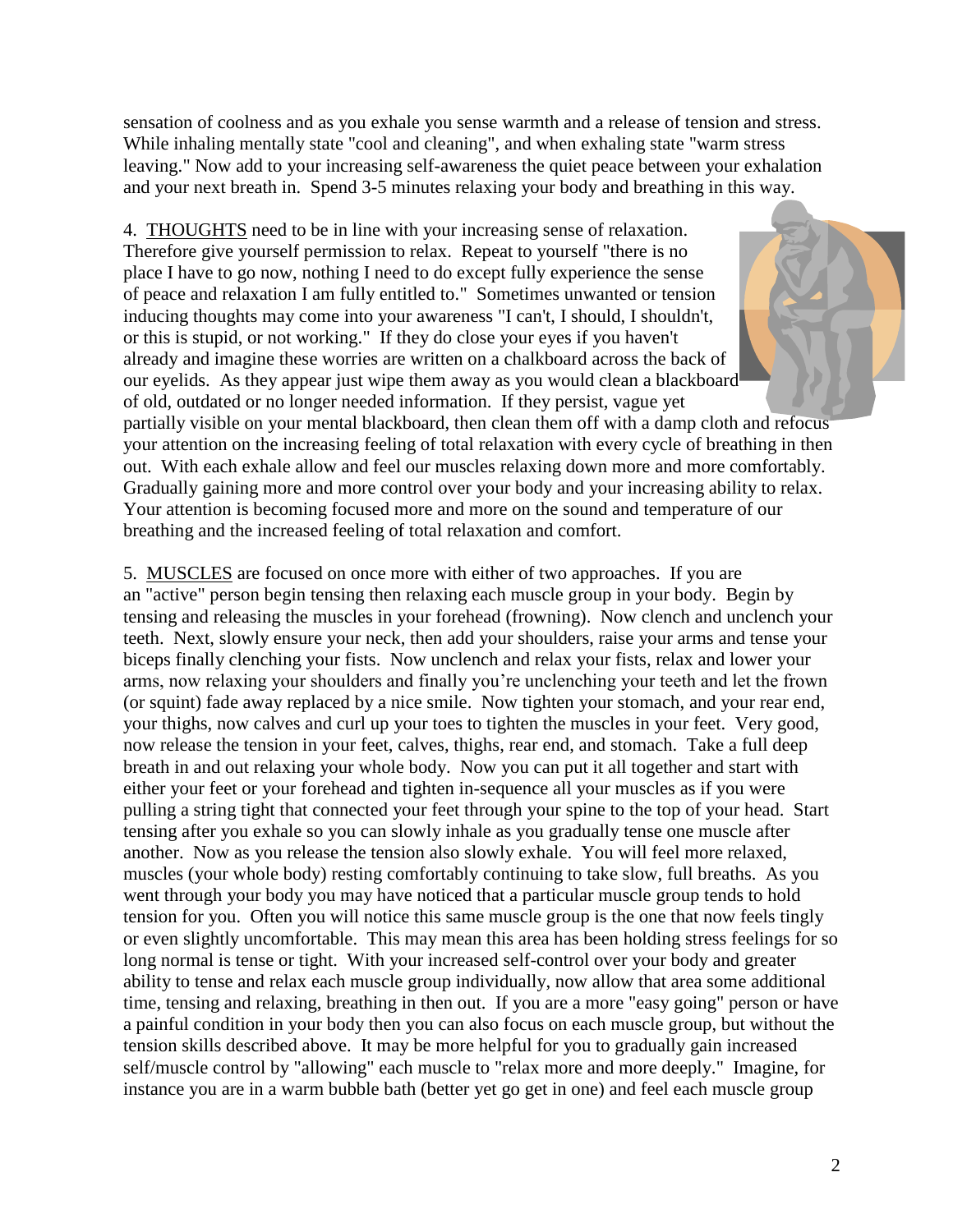from your forehead to your feet slowly uncoiling, relaxing more and more in the warm gentle water. Continue to breath slowly and fully, relaxing and unwinding more and more.



 6. IMAGERY is often a very helpful next step and I gave you an example by imagining you were in a warm bath in the section above. The key or skill necessary here is to use all of your senses in the scene or picture you choose. For the active person you may see yourself on a hike climbing higher and higher, with problems and anxieties falling far behind you. On your climb you are rising above the problems of every day, gaining a broader perspective on them, or truly allowing them to fall behind while you focus ahead. You can feel the

increasing power in your legs and the excitement of your climb. You can smell the pine trees, see the soft clouds in the beautiful blue sky, taste the perspiration as you taste the growing sense of freedom with every step, hear the sound of the triumphant eagles cry! Let yourself more and more fully actually be there. Use any scene or actual experience that helps you feel more relaxed, at peace and unrushed. The easy-going relaxer can see themselves drifting quietly and slowly on a raft in the jade/blue lagoon of their own beautiful, private, tropical island. You can hear the light breeze rustle the palm trees, smell the salt air, taste your favorite tropical drink, and feel the gentle swaying of your raft slowly rocking you to a deeper and deeper sense of relaxation and feel the warm sun slowly melting away muscle tension as if each area was a knotted rope slowly uncoiling relaxed and free. Again, use any imaginary scene or actual experience so you can fully participate and use all of your senses to gain the most satisfying relaxation experience. This is an extremely powerful and effective skill for many people; however, some of you may not be strong visualizers. Evan so, you may find one of your senses can help you more fully experience the scene you are focusing on, like the smell of pine trees during your favorite childhood family vacation.

## 7. AFFIRMATIONS



and positive suggestions are critical next steps but are often neglected. Before you stop your relaxation session and race off to the rat race give yourself feedback like the following: "When I open my eyes I will feel refreshed, alert, with increased confidence and energy." "I can and will continue to take time for myself and increase my control over my own body and my life." Affirmations, supportive self-statements like these are a crucial skill in and of themselves, but are a wonderful icing-on-the-cake to a fully satisfying and beneficial relaxation experience. Even if you have just been "going along with this nonsense" it is good practice to daily focus on your strengths, skills, and assets. This step is so extremely helpful and powerful because it often enables you to take charge of your internal software and delete old negative messages programmed in by others' words and treatment of you. For example, when we are young the record button is on all the time and is filtered through a very selfcentered lens. If Dad comes home with something in his pocket "it must be for me" if mom and dad are arguing children will often assume it is because of them. Worse, some people were told as children bad events were their fault. As teenagers, the record button is off and on, but